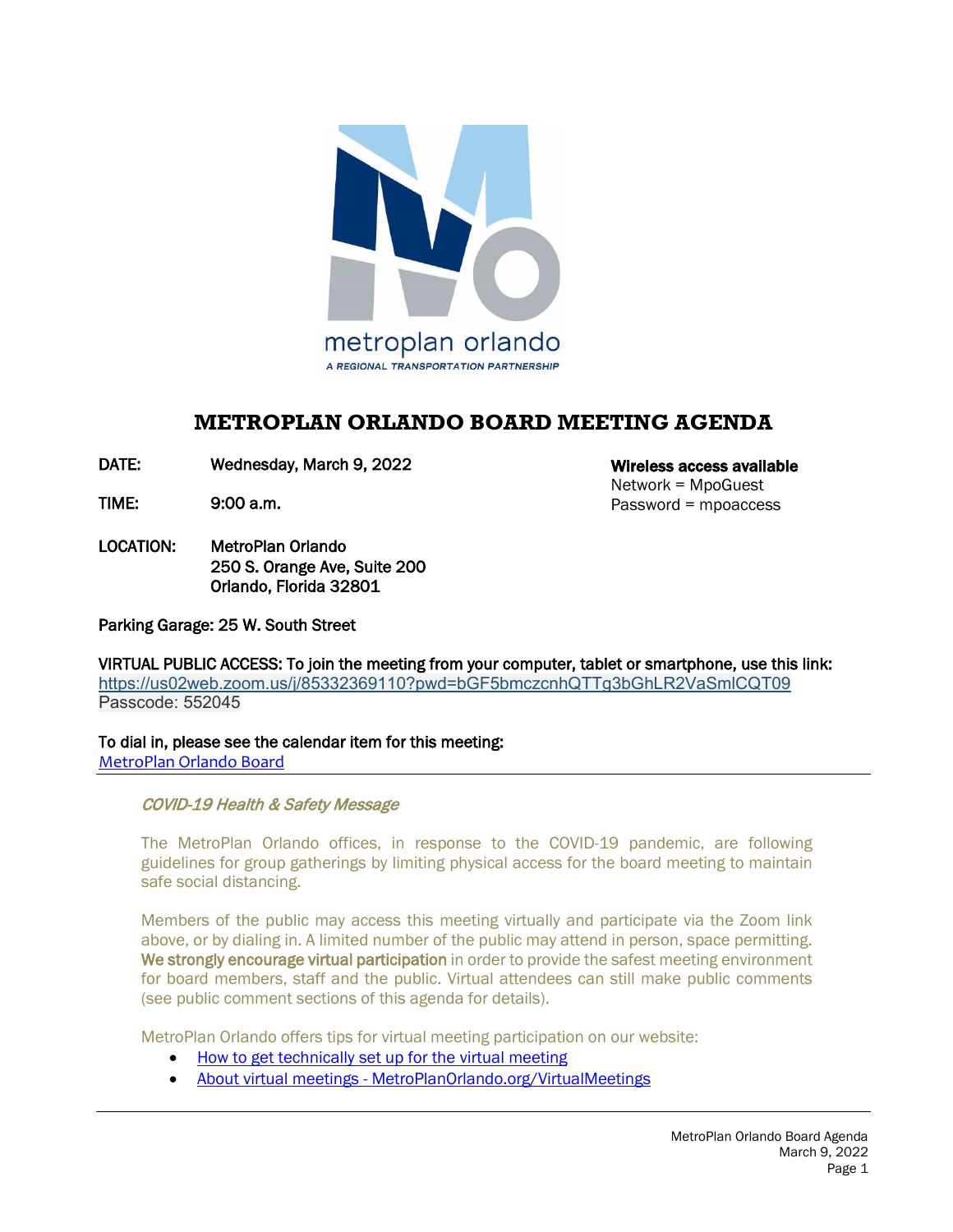## Thank you for silencing your cell phones during the meeting.

| I.  | CALL TO ORDER AND PLEDGE OF ALLEGIANCE (Boardroom)       | <b>Chair Uribe</b>                          |
|-----|----------------------------------------------------------|---------------------------------------------|
|     | II. CHAIR'S ANNOUNCEMENTS                                | <b>Chair Uribe</b>                          |
|     | III. EXECUTIVE DIRECTOR'S ANNOUNCEMENTS                  | Mr. Gary Huttmann                           |
|     | IV. FDOT REPORT                                          | Mr. Jared Perdue                            |
|     | V. ROLL CALL AND CONFIRMATION OF QUORUM                  | Ms. Lisa Smith                              |
| VI. | <b>AGENDA REVIEW</b>                                     | Mr. Gary Huttmann                           |
|     | <b>VII. COMMITTEE REPORTS</b>                            |                                             |
|     | <b>Municipal Advisory Committee</b>                      | <b>Council Member</b><br><b>Keith Trace</b> |
|     | <b>Community Advisory Committee</b>                      | Mr. Jeffrey Campbell                        |
|     | <b>Technical Advisory Committee</b>                      | Ms. Lee Pulham                              |
|     | Transportation Systems Management & Operations Committee | Mr. Ramon Senorans                          |

#### VIII. PUBLIC COMMENTS ON ACTION ITEMS

Public comments relating to Action Items may be submitted in advance of the meeting, by email to [Comment@MetroPlanOrlando.org.](mailto:Comment@MetroPlanOrlando.org) Emailed comments will be provided to board members. Anyone attending virtually or in-person and wishing to speak during the meeting should complete an *[electronic speaker card](https://metroplanorlando.org/board-committees/speaker-card-for-meetings/)*. Each speaker has *two minutes* to address the board. The Chairperson will first recognize online attendees. Speakers should use the Raise Hand feature on the Zoom platform, and you will then be invited to unmute your microphone to speak. In-person speakers will be called next. Each speaker should state his/her name and address for the record. People wishing to speak on other items will be acknowledged in the same way, under Agenda Item XIII.

### IX. CONSENT AGENDA (Tab 1)

- A. Minutes from February 9, 2022, Board meeting
- B. Approval of Financial Report for January 2022
- C. Approval of Budget Amendment #4
- D. Approval to new Community Advisory Committee Members
- E. Certification of the TDLCB Membership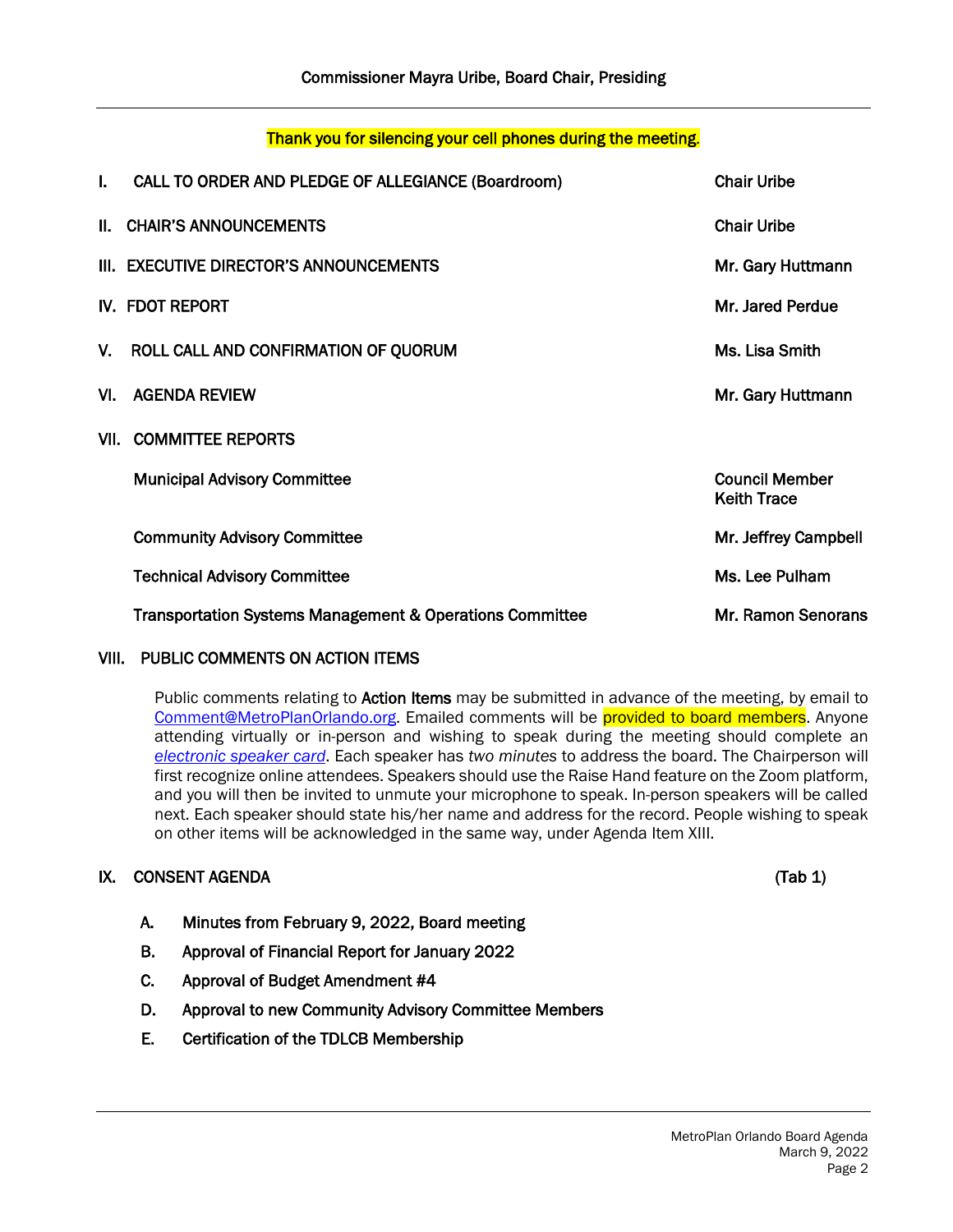#### X. OTHER ACTION ITEMS

|     |    | A. Approval of FDOT request for amendment to the 2045 MTP<br>Mr. Alex Trauger, MetroPlan Orlando Staff | (Tab 2) |
|-----|----|--------------------------------------------------------------------------------------------------------|---------|
|     |    | B. Approval of Draft UPWP<br>Mr. Nick Lepp, MetroPlan Orlando Staff                                    | (Tab 3) |
|     |    | C. Approval/Acceptance of FDOT Annual Certification Report<br>Ms. Rakinya Hinson, FDOT                 | (Tab 4) |
| XI. |    | <b>INFORMATION ITEMS FOR ACKNOWLEDGEMENT (Action Item)</b>                                             | (Tab 5) |
|     |    | A. Executive Director's Report                                                                         |         |
|     |    | B. FDOT Monthly Construction Status Report, January 2022                                               |         |
|     |    | C. Traffic Signal Retiming Infographic                                                                 |         |
|     |    | D. CFRC Crossings & Safety Improvements Fact Sheet                                                     |         |
|     | Е. | CFRC Crossings & Safety Improvements Letter of Support                                                 |         |
|     | F. | <b>Rail Safety Fast Facts Sheet</b>                                                                    |         |
|     |    | G. CFX SR 414 PD&E Fact Sheet                                                                          |         |
|     |    |                                                                                                        |         |

#### XII. OTHER BUSINESS/PRESENTATIONS

A. 2022 Legislative Update– Ms. Virginia Whittington, MetroPlan Orlando staff

#### B. Health Strategic Plan – Ms. Jeri Brittin, HDR Principal for Health Planning

#### XIII. PUBLIC COMMENTS (GENERAL)

Comments from the public, of a general nature, will be heard during this comment period. Each speaker has *two minutes* to address the board. Public comments submitted in advance of the meeting by email t[o Comment@MetroPlanOrlando.org](mailto:Comment@MetroPlanOrlando.org) will be provided to board members. People wishing to speak virtually or in-person during the meeting should complete an *[electronic speaker card](https://metroplanorlando.org/board-committees/speaker-card-for-meetings/)*. The Chairperson will first recognize online attendees. When called upon, speakers should use the Raise Hand feature on the Zoom platform, and you will then be invited to unmute your microphone to speak. In-person speakers will be called next. Each speaker should state his/her name and address for the record.

#### XIV. BOARD MEMBER COMMENTS COMMENTS AND RESERVE THE COMMENTS COMMISSIONER UTIDE

#### XV. NEXT MEETING: Wednesday, May 11, 2022

#### XVI. ADJOURNMENT

*Public participation is conducted without regard to race, color, national origin, sex, age, disability, religion, or family status. Persons wishing to express concerns, who require special assistance under the Americans with Disabilities Act, or who require*